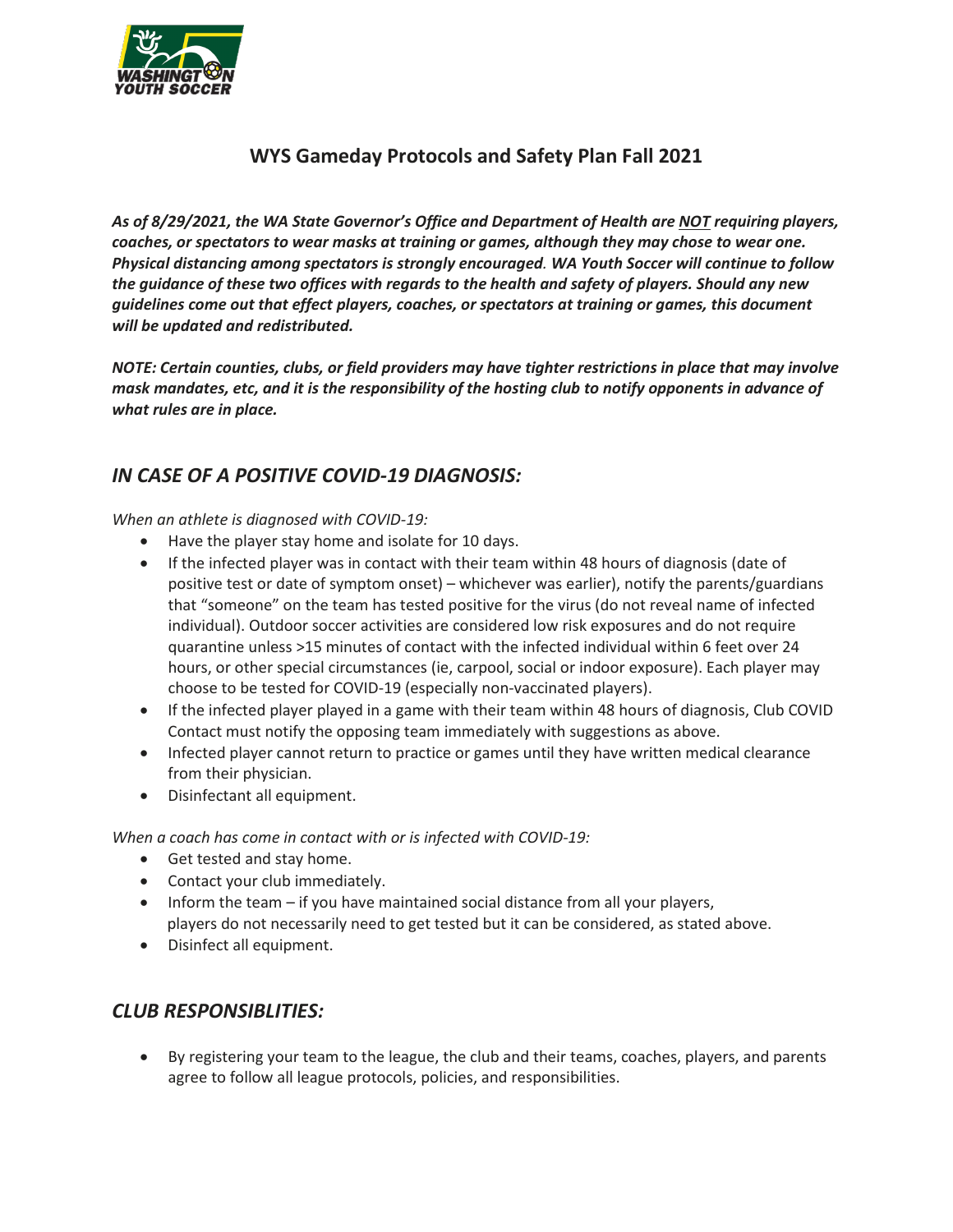

- Provide opponents with any rules that are specific to your fields to be shared with visiting teams.
- If possible, have separate ingress and egress points to minimize traffic flow coming into and leaving the field/complex. Send to opponents.
- Provide adequate field space for social distancing.
- All clubs are responsible for keeping attendance for which players are at every game.
- Have an effective communication plan in place, identify strategies for working with public health to notify adult leaders, youth, and their families if the organization learns a participant or adult leader has developed COVID-19 and may have been infectious to others while at a youth activity, while maintaining confidentiality as per law.
- Have an action plan in place, in case of a positive test (steps listed below in case of positive case)
- Train and educate all staff to protocols and requirements, including state and local regulations, CDC recommendations, and other necessary information.
- Clubs should forward by email to coaches, players, and parents, all league protocols, policies, and expectations around game day.
- Clubs will email their referee group about all league protocols, policies, and expectations around game day.
- Clubs will communicate any cancelations or shutdowns as quickly as possible to all team administrators and club leadership.
- Clubs will designate a COVID-19 contact person for any positive cases to communicate with opposing teams and referee assignor should a case arise around a game weekend.
- Clubs should communicate with coaches, players and parents that COVID-19 protocols will follow local public health and CDC guidelines.

## *COACH RESPONSIBILITIES:*

- **No coach that is sick or has signs or symptoms suggestive of COVID-19 should attend.**
- Maintain physical distance (>6 feet) as much as possible.
- Make sure that your team has left the field within 5 minutes of the game ending.
- Clustering of players should be avoided. There should be no gathering and socializing before or after the game by players. Coaches should not assemble their teams closely together for instruction; players should be spaced at least 6 feet apart for team meetings or instruction.
- No handshakes or fist bumps during or after the game.

### *PLAYER RESPONSIBILITIES:*

- **No player that is sick or has signs or symptoms suggestive of COVID-19 should attend.**
- Wait until prior game's teams have vacated the bench area before entering the space.
- Soccer bags should be placed at least 6 feet apart from one another where possible.
- Use hand sanitizer before and after the game.
- Clustering of players should be avoided.
- No handshakes or fist bumps during or after the game.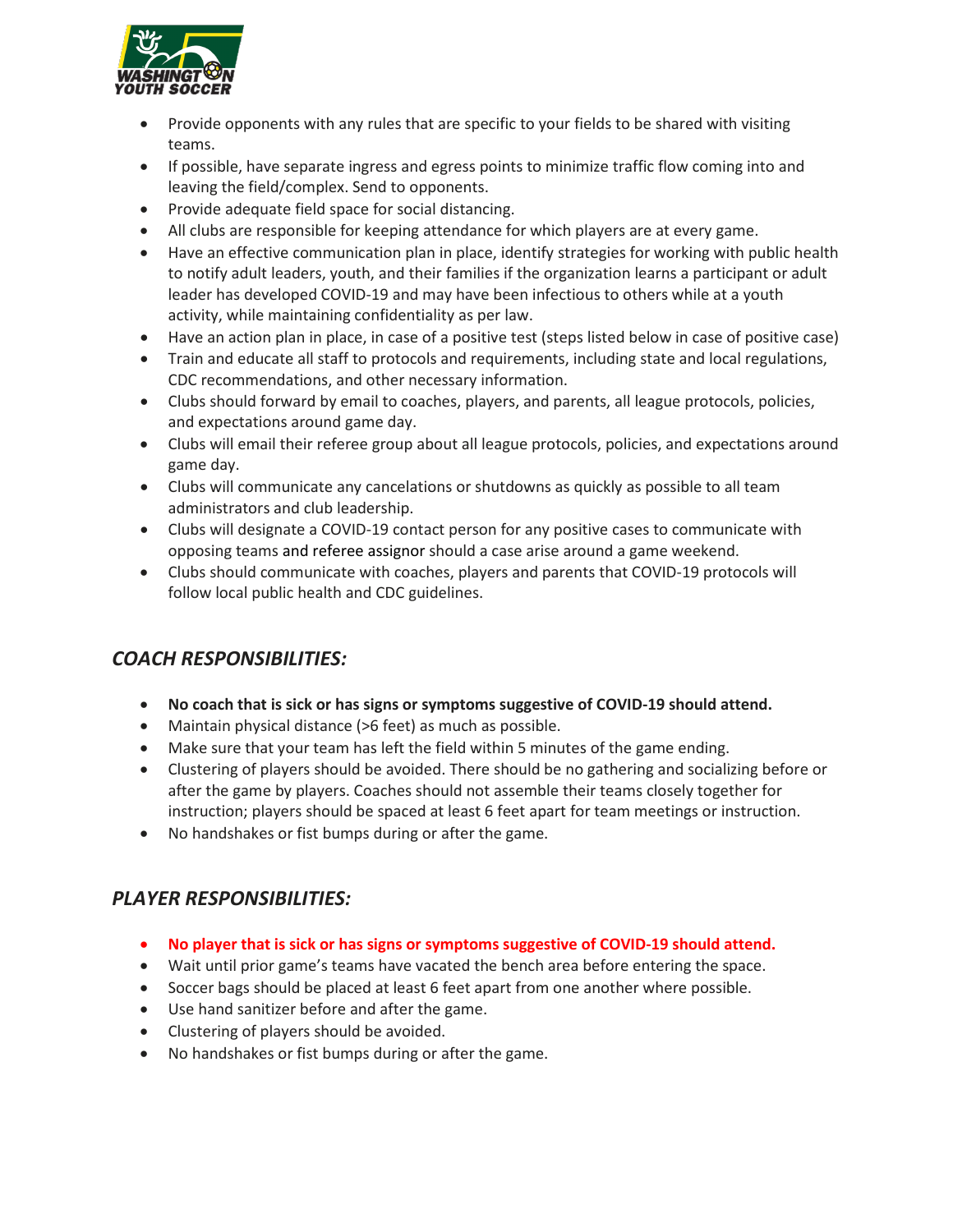

### *PARENT/GUARDIAN RESPONSIBILITIES:*

- **No parent/guardian/caregiver or player that is sick or has signs or symptoms suggestive of COVID-19 should attend.**
- Spectators should remain socially distanced as much as possible.
- Do not loiter around field. Avoid gathering of people.

## *SCHEDULING:*

- Schedule games with time buffers in between where possible to allow minimal contact between games.
- If the scheduled home team does not have field availability, they should work with the away team to host the match on the scheduled day.
- Should both teams not be able to make the scheduled game day work, but there is an open date acceptable to both teams that can be scheduled, teams may do so.
- No forfeiture fees for last minute cancellations due to COVID-19 may be assessed to an opponent.

# *CLUB PLAYER PASS:*

- Player pass may be used in the event of injuries/ sickness to provide enough players to field a team up to (14) players for 11v11, (12) players for 9v9, and (10) players for 7v7 matches.
- Teams may only use up to 3 player passes for any game.
- All player passes must be monitored and recorded by the club for contact tracing purposes.

### *REFEREE RESPONSIBILITIES:*

- Before leaving for the field, Referees should ask themselves the following questions:
	- $\circ$  Have you knowingly come into contact with anyone who has, is being tested for, or is exhibiting signs of coronavirus?
	- o Are you exhibiting any of the following symptoms which are not caused by any other condition?
		- **Fever or chills**
		- **Shortness of breath**
		- Difficulty breathing
		- **Fatigue**
		- Muscle or body aches
		- Headache
		- New loss of taste or smell
		- Sore throat
		- **Congestion or runny nose**
		- **Nausea or vomiting**